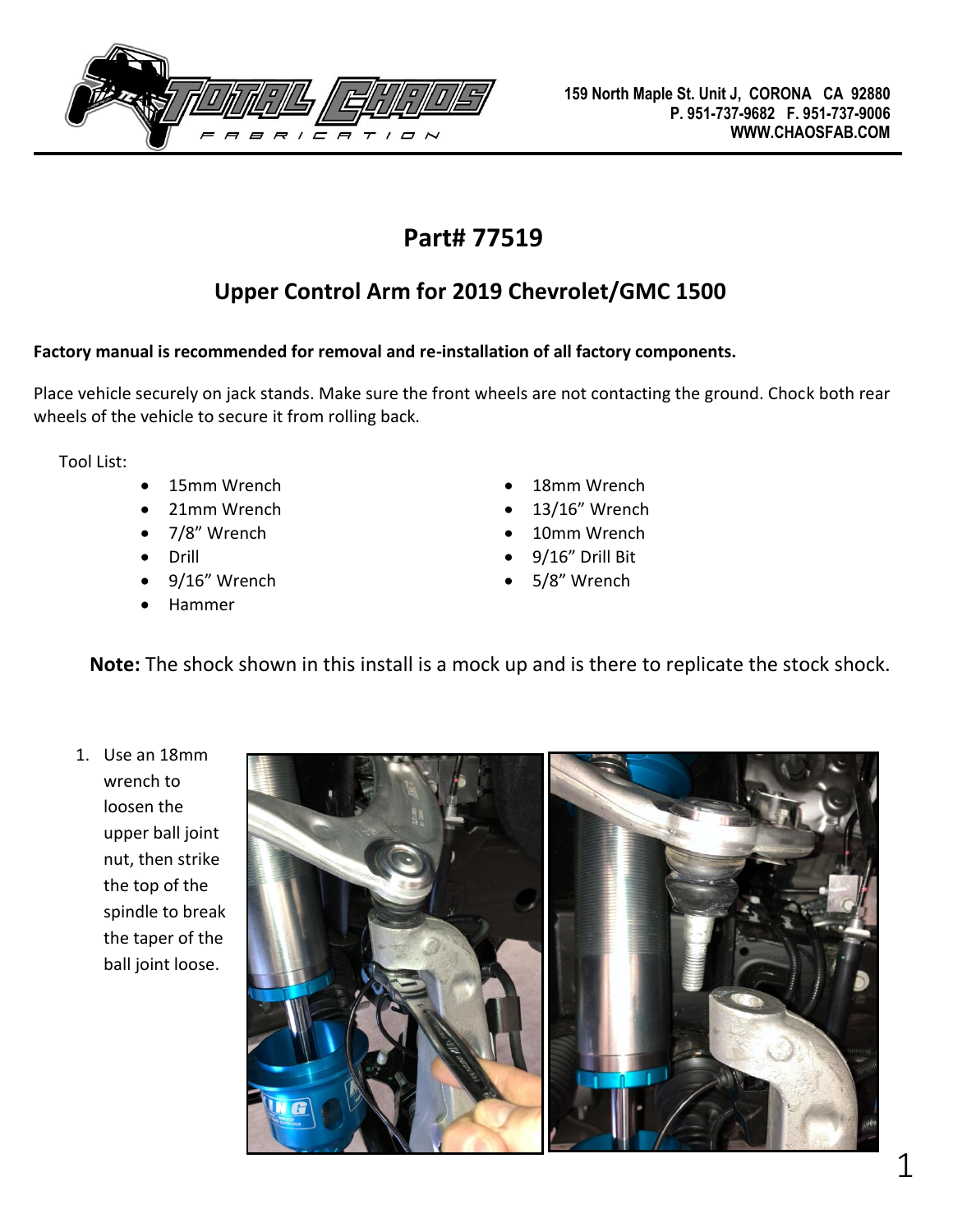2. Remove the bolt (10mm) that holds the ABS wire bracket to the spindle. Then use a pair of pliers to flatten the bent over tab on the bracket.



- 3. Remove the stock upper shock nuts (18mm) and the lower shock bolts (15mm), flex the upper arm out of the way and remove the shock.
- 4. With the shock removed, use a 21mm wrench to loosen and remove the two bolts that hold the upper arm to the frame.





5. On the rear of the coil bucket there is a tab the appears to be used for the assembly line to hold the upper arm in place. This tab is no longer needed and can be easily broken off using a pair of channel locks bending it back and forth a couple of times.

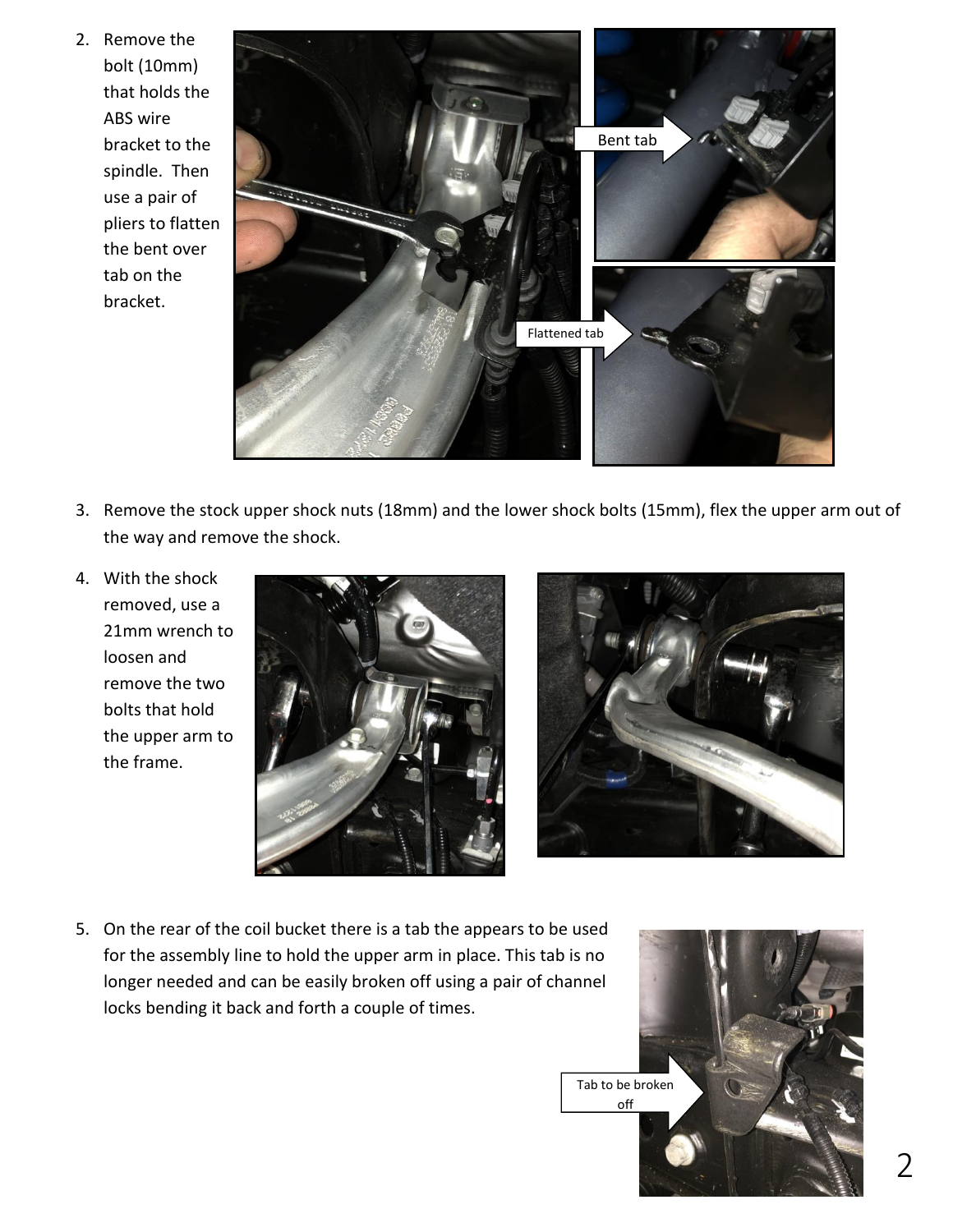6. With the stock upper arm removed, install the supplied tapered adapter into the top of the spindle. Using a 9/16" drill bit, use the tapered adapter as a guide and drill through the upper ball joint taper of the spindle (this should only remove a very small amount of material at the bottom of the taper).



7. After properly installing/lubing the bushings and inner sleeves into the arm it is now ready to be installed onto the vehicle. Place the supplied 3/16" thick washer between the frame and the a UCA pivot and insert the factory bolt through the frame, washer, and pivot (on both pivots).





8. Place the remaining two washers and factory nuts on the outside of the bushings, then use a 21mm wrench to tighten the pivot bolts.